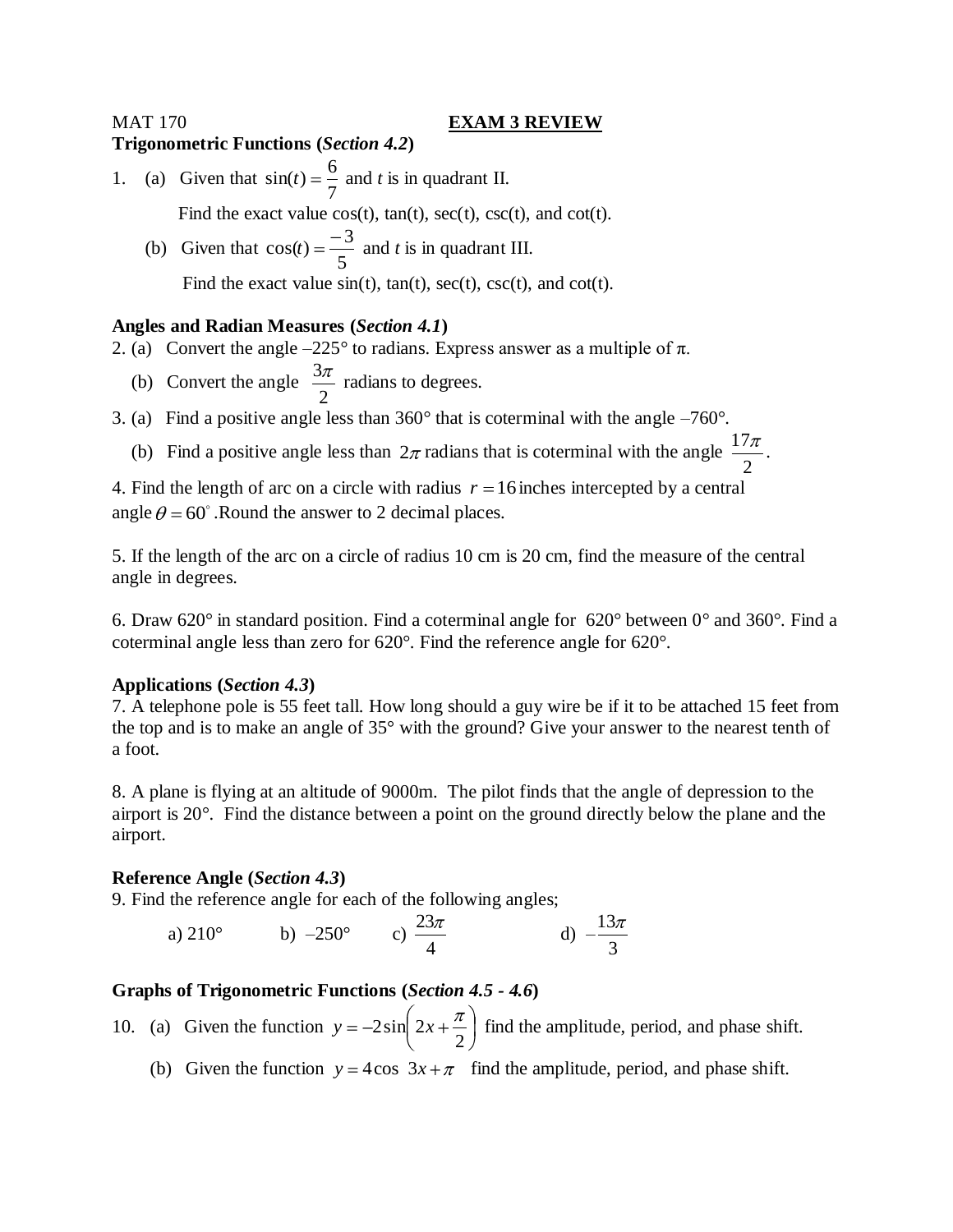11. Find the equation for the graph shown below.



#### **Inverse Trigonometric Functions (***Section 4.7***)**

Find the exact value of each of the following:

14. 
$$
\sin^{-1}\left(\frac{-\sqrt{3}}{2}\right)
$$
  
\n15.  $\cos\left[\tan^{-1}\left(\frac{2}{3}\right)\right]$   
\n16.  $\tan\left(\cos^{-1} x\right)$   
\n17.  $\sin^{-1}\left[\sin\left(\frac{2\pi}{3}\right)\right]$   
\n18.  $\cos^{-1}\left[\cos\left(35^{\circ}\right)\right]$   
\n19.  $\sin^{-1}\left[\sin\left(\frac{7\pi}{6}\right)\right]$   
\n20.  $\cos\left(\sin^{-1}\left(\frac{x}{3}\right)\right)$   
\n21.  $\tan\left(\sin^{-1}\left(\frac{x}{3}\right)\right)$ 

# **Verifying Trigonometric Identities (***Section 5.1***)**

Verify each trigonometric identity:

22. 
$$
(\cos(\theta) - \sin(\theta))^2 + (\cos(\theta) + \sin(\theta))^2 = 2
$$
  
23.  $\frac{\tan(\theta) \cdot \cot(\theta)}{\csc(\theta)} = \sin(\theta)$   
24.  $\tan(\theta) + \frac{\cos(\theta)}{1 + \sin(\theta)} = \sec(\theta)$ 

25. 
$$
\cot(x) + \tan(x) = \sec(x)\csc(x)
$$
  
\n26.  $(\sec(x) - \tan(x))^2 = \frac{1 - \sin(x)}{1 + \sin(x)}$   
\n27.  $\frac{1 - \cot(x)}{\cos(x)} = \sec(x) - \csc(x)$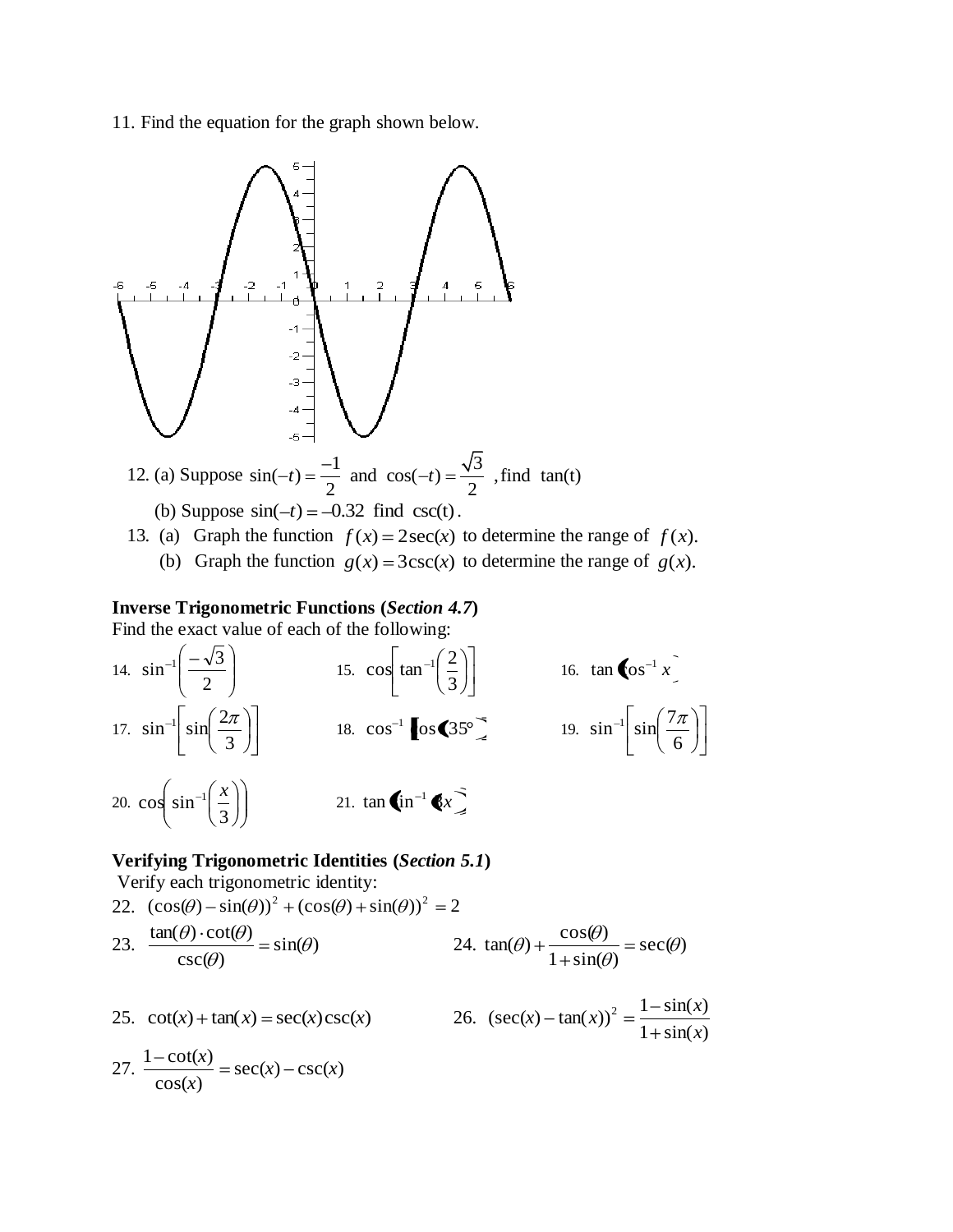28. **(***Section 4.2***)** Label the unit circle, i.e. label all the special angles, and the *x* and *y* coordinates for the angles.

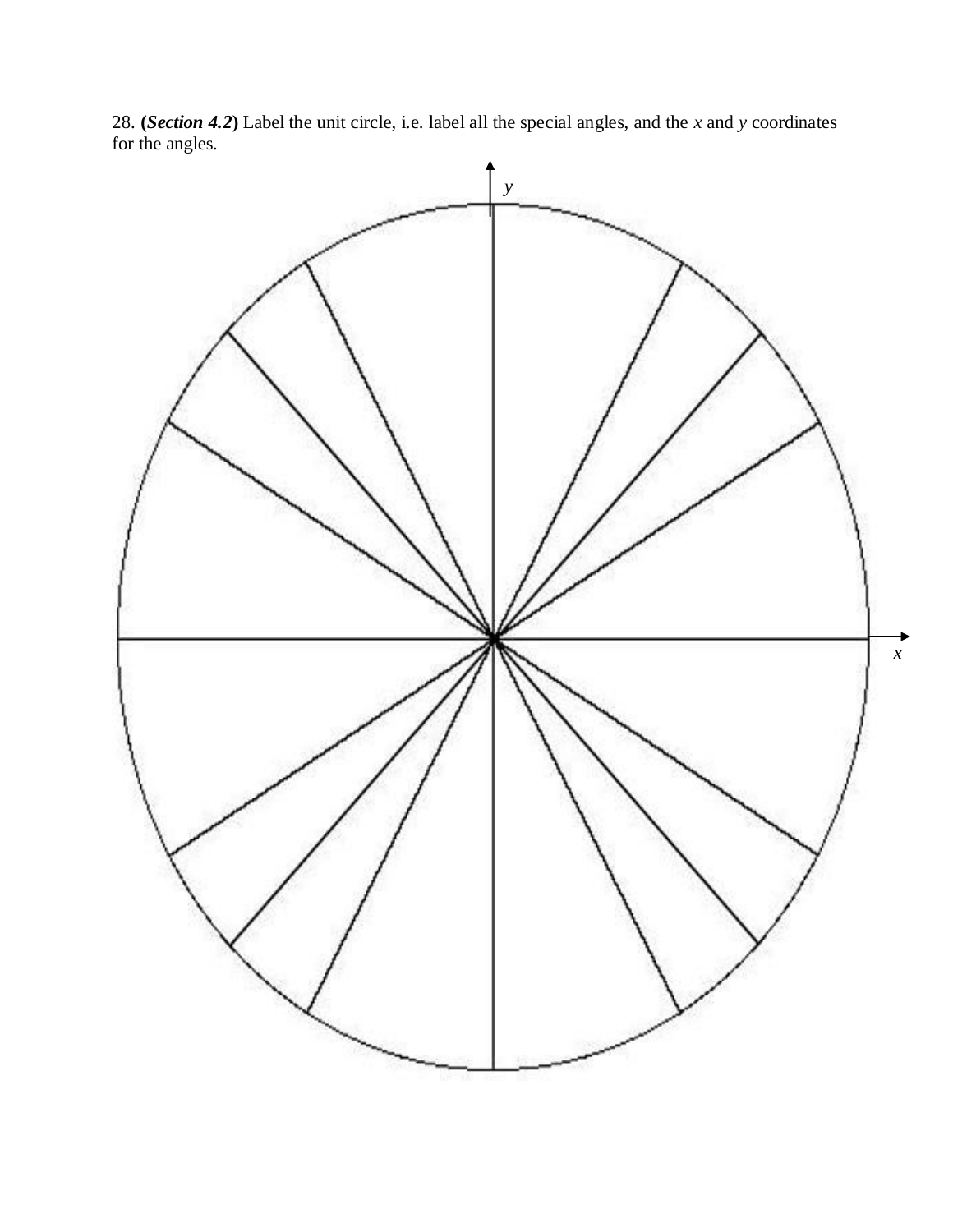### **Applications of exponential equations (***Section 3.5***):**

- 29. How long will it take any quantity of iodine 131 to decay to 25% of its initial amount, knowing that it decays according to the function  $(t) = A_0 e^{-0.087t}$ ,  $A(t) = A_0 e^{-0.087t}$ , where *t* is the number of days?
- 30. The population of Merchantville was 20,000 in 1990 and 25,000 in 1995. If exponential growth is assumed, find a model for the population growth, and then use the model to determine the population in 2008.
- 31. A sample of 500 grams of radioactive lead 210 decays to polonium 210 according to the function  $A(t) = 500e^{-0.032t}$ , where t is in years. Find the amount of the sample remaining after (i) 4 years, (ii) 8 years. (iii) Find the half-life.

#### **Sum and Difference Formulas (***Section 5.2***)**

- 32. Find the exact value of the expression: 12 sin 12  $\sin \frac{5}{2}$ 12 cos 12  $\cos \frac{5}{5}$
- 33. Find the exact value of the expression:  $\cos(135^\circ + 30^\circ)$

34. Find the exact value of the expression: 
$$
\frac{\tan \frac{\pi}{5} - \tan \frac{\pi}{30}}{1 + \tan \frac{\pi}{5} \tan \frac{\pi}{30}}
$$

35. Verify the identity:  $\cos(x - \frac{\pi}{2}) = \sin x$ 2 cos(

#### **Answers**

1. a) 7  $\cos(t) = -\frac{\sqrt{13}}{1}$ 13  $tan(t) = -\frac{6}{5}$ 13  $\frac{6\sqrt{13}}{12}$ 13  $7\sqrt{13}$ 13  $sec(t) = -\frac{7}{6}$ 6  $csc(t) = \frac{7}{5}$ 6  $\cot(t) = -\frac{\sqrt{13}}{15}$  b) 5  $\sin(t) = -\frac{4}{5}$ 3  $tan(t) = \frac{4}{5}$ 4  $\cot(t) = \frac{3}{4}$ 4  $csc(t) = -\frac{5}{4}$ 3  $sec(t) = -\frac{5}{5}$ 2. a) 4  $\frac{5\pi}{4}$  b) 270° 3. a) 320° b) 2 4. 16.76 cm 5. 114.59° 6.  $\leftarrow \leftarrow \leftarrow$  coterminal angles: 260°, –100° reference angle: 80°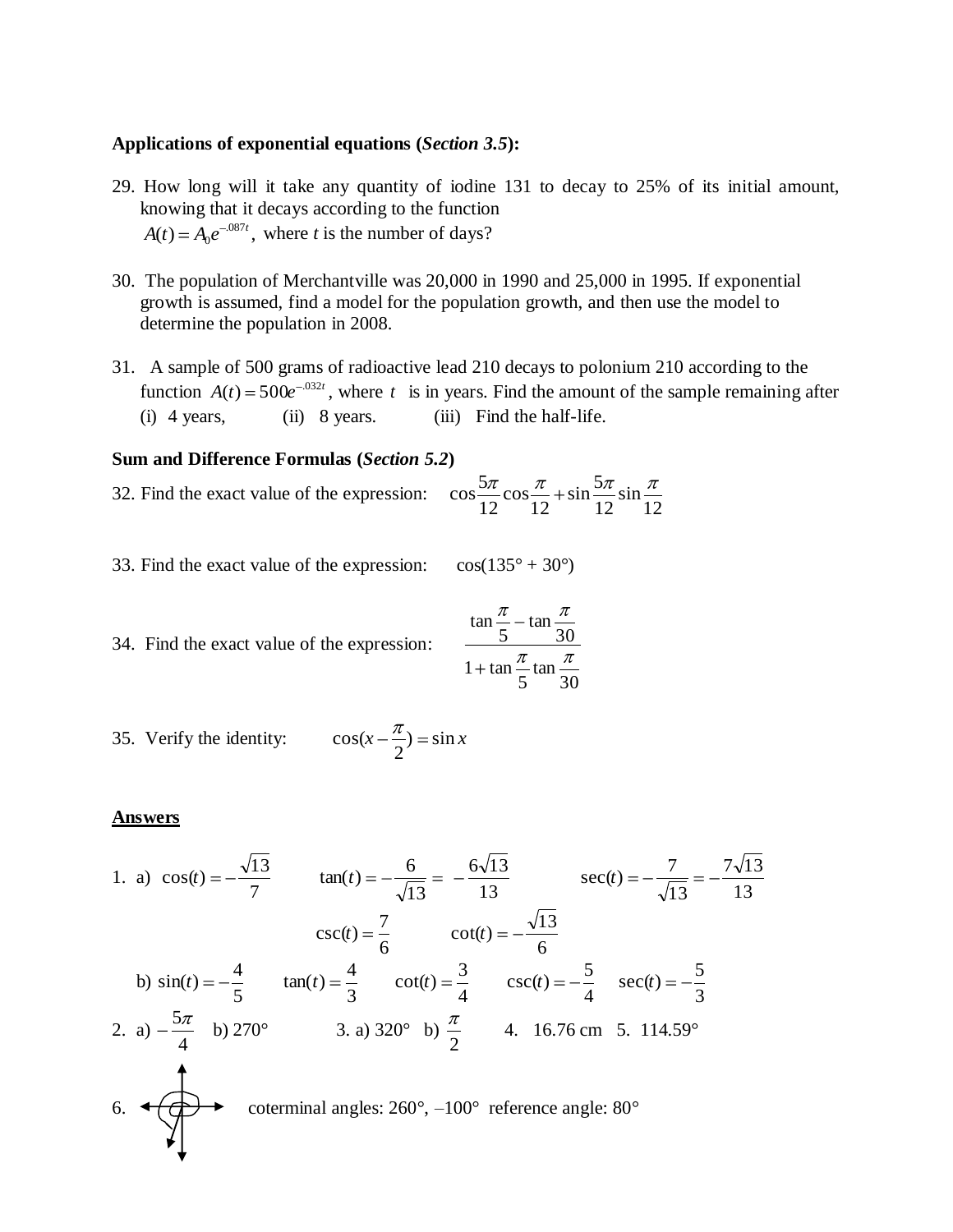7. 69.7 feet 8. 24727.3 m 9. a) 30° b) 70° c) 
$$
\frac{\pi}{4}
$$
 d)  $\frac{\pi}{3}$   
\n10. a) amplitude = 2, period =  $\pi$ , phase shift =  $\frac{\pi}{4}$  to the left  
\nb) amplitude = 4, period =  $\frac{2\pi}{3}$ , phase shift =  $\frac{\pi}{3}$  to the left  
\n11.  $-5\sin(\frac{\pi}{3}x)$  or  $5\sin(\frac{\pi}{3} \cdot (-3))$  or  $5\sin(\frac{\pi}{3} \cdot (-3))$  or  $5\cos(\frac{\pi}{3}(x-4.5))$   
\n12. a)  $\frac{1}{\sqrt{3}} = \frac{\sqrt{3}}{3}$  b) 3.125 13. a)  $(-\infty, -2] \cup [2, \infty)$  b)  $(-\infty, -3] \cup [3, \infty)$   
\n14.  $-60^{\circ}$  or  $-\frac{\pi}{3}$  15.  $\frac{3\sqrt{13}}{13}$  16.  $\frac{\sqrt{1-x^2}}{x}$  17.  $\frac{\pi}{3}$  or 60° 18. 135° or  $\frac{3\pi}{4}$   
\n19.  $-30^{\circ}$  or  $-\frac{\pi}{6}$  20.  $\frac{\sqrt{9-x^2}}{3}$  21.  $\frac{3x}{\sqrt{1-9x^2}}$ 

# **Verifying Trigonometric Identities**

Methods may vary.

# **28. THE UNIT CIRCLE**

620°